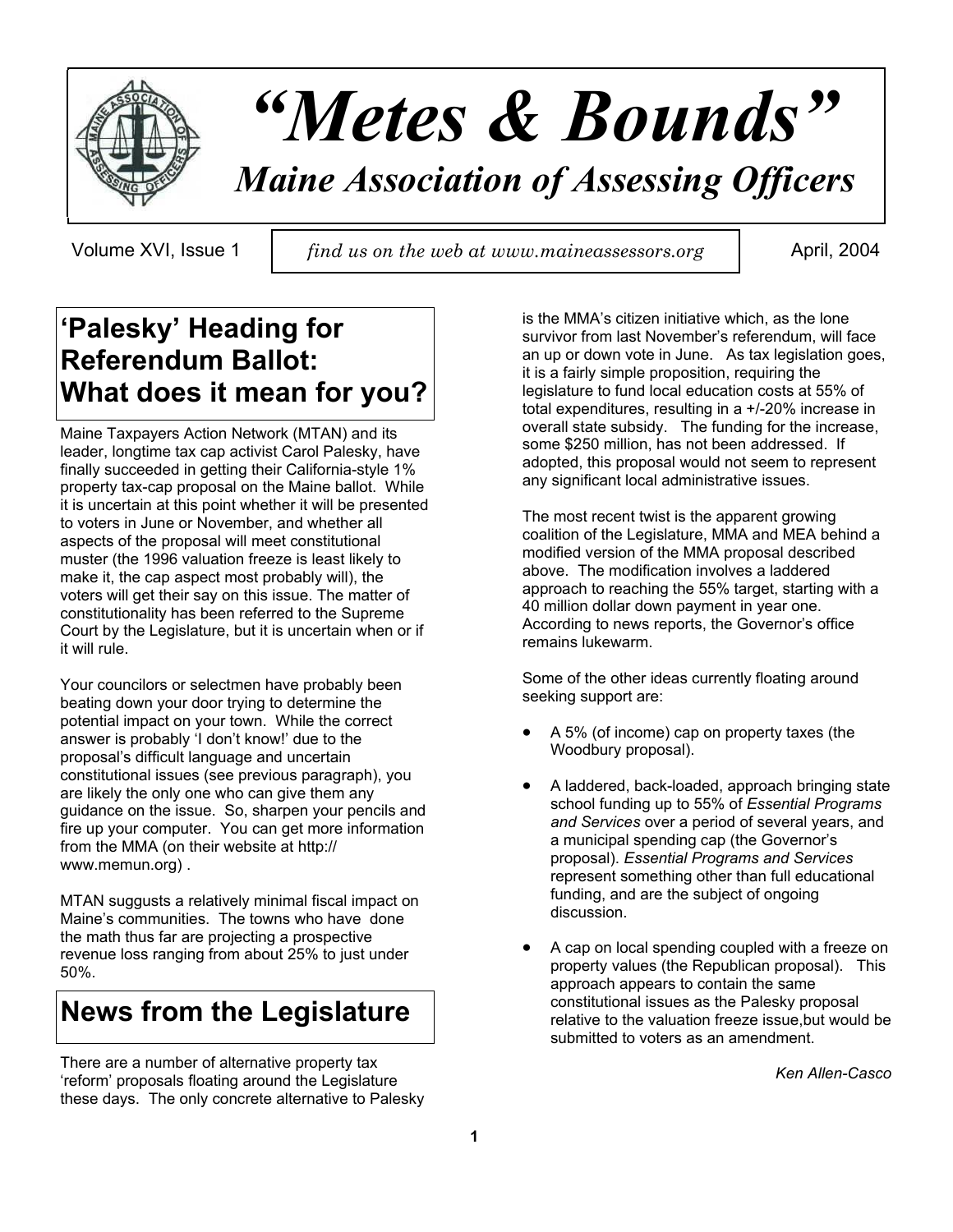

*Editor's note - this is the first in a continuing series of profiles from Maine's assessing community, featured in no particular order.*

Mike Austin began assessing in 1966 after returning from a stint in the United States Army, during which time he served one year in Vietnam. His first assess-



ing job was as a lister with Cole-Layer-Trumble Company. After an interview with Bob Patten at CLT's Portland office, he was told to pack his bags and leave for Neednam, Massachusetts to begin work on April 19, 1966. His beginning compensation was \$75.00 per week, plus meals, lodging and mileage. While with CLT he was required to measure and list a minimum of

twenty houses a day. Over the next two years he worked all over Massachusetts and Maine, including Brunswick. When the assistant's position opened in Brunswick, he applied and was hired in April of 1968. In 1971 he moved on to the City of Bath as its Assessor.

When certification became available to become a "Certified Maine Assessor", Mike was one of the first two who passed the CMA exam in 1972 and therefore his CMA number is '6'. (Herbert Hanson was the other) Mike explains that the first five CMA's were grandfathered as either Certified Assessment Evaluators (CAE) with IAAO or senior instructors with the State of Maine. He joked that the only problem with being #6 is that four of the first five are now deceased!

Mike's other accomplishments include being President of MAAO in 1972 and of IAAO in 1986-1987. He also served as President of the American Society of Appraisers for 2001-2002. During that time, he traveled to many other countries. He is the currently the long serving Secretary of Maine's IAAO chapter.

MIke retired from the City of Bath in 1994 and started his business "Maine Equalization Consultants" with Donna Moore Hays as his partner. They continue to serve municipal clients in Southern and Central Maine in all aspects of assessment functions.

Mike and his wife Suzanne were married in 1969 and have one son, Adam. They reside in Brunswick where Mike was born and has lived most of his life.

> *Beth Bowdoin, Assessor Town of Hermon*

**Breaking News.......**as we go to press, it has been announced that South Portland and Westbrook have reached an agreement that will send Elizabeth Sawyer and Craig Skelton to Westbrook on a part time basis for a 22 week period. The limited duration of this arrangement is in anticipation of the more formal creation of a primary assessing district to perhaps include Gorham and Windham. More news on this in the next issue, and on our website. Good luck Liz and Craig!



The Maine Office of GIS has constructed an Internet Map Server featuring a state wide aerial photo display. Zoom in and out to selected areas, print or save images. Also a display of the state's road system and topographic contour lines.

http://megisims.state.me.us/website/orthomap/viewer.htm

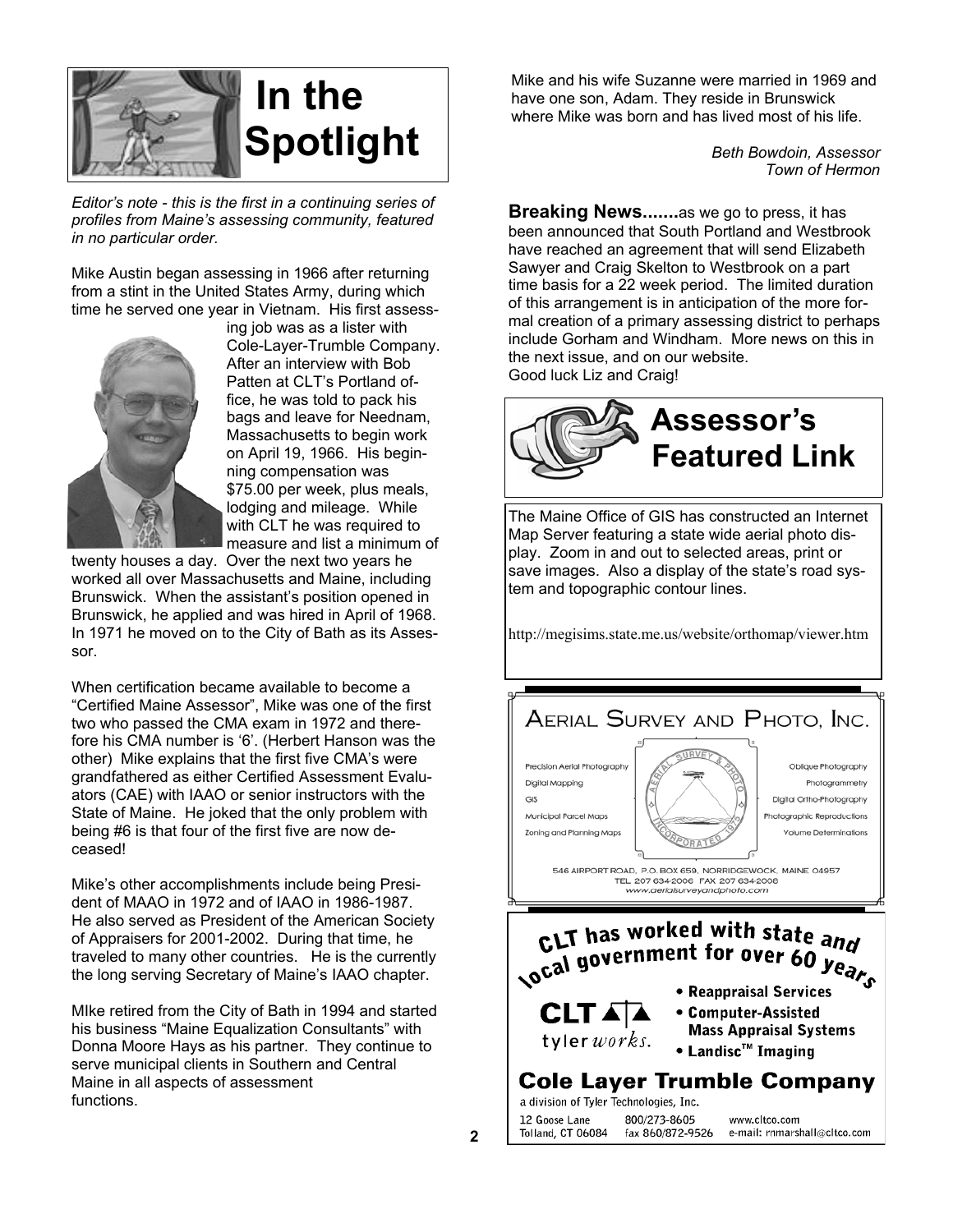# *Revaluations........*

## **Falmouth**

Anne Gregory has recently completed an in-house revaluation of her 3,800 residential properties for 2003. Anne met with 500 taxpayers before tax bills were mailed out. The average assessment increase was 40%. The last residential revaluation was completed in 2000. She is at it again, undertaking a revaluation of her commercial properties for 2004.

## **New Gloucester**

Nancy Pinette is in the final stages of her revaluation for the Town of New Gloucester. She highly recommends adding an estimated tax rate to the new value letter. As we all know, taxpayers don't care what the assessment is, only the amount of taxes they are going to pay. Hearings were held the last week of February. She saw fewer than 10% of her tax payers. The revaluation will take effect for the 2004 tax year. The taxable value increased by 45%.

## **Casco**

Ken Allen has begun an in-house revaluation to be completed for the 2005 tax year. Last revaluation of all properties was completed in 1990 and a land update was completed in 1999 and 2000. Ken says that he is indeed fortunate to have engaged a number of well qualified listers to conduct many of the inspections. So far, so good, he reports

## **Standish**

Standish is in the middle of a revaluation. The average ratio for non-waterfront properties is 60% and 40% for waterfront properties. Last revaluation was completed in 1982. Vision Appraisal has been hired to do the revaluation. Property owners should be notified of their new values sometime in late spring or early summer. The revaluation will be completed for the 2004 tax year.

## **Portland**

Portland has mailed notices for values to be implemented next year. Residential values up 105%, commercial 55%.

Cathy Donovan-Brunswick





After many years under the dynamic leadership of Lil Smith, the chairmanship of the Education Committee has passed to the capable hands of Bill Healey. As you know, Lil is serving the MAAO as President this year.

Bill reports that It was the feeling of the MAAO Board of Directors and the Committee, which also includes Frank Yattaw and Martine Painchaud, that we skip a year on the Aides/Assistants Seminar. Traditionally held in June, we anticipate that it will return to our schedule next year.

The 3rd annual Northern Maine Seminar will be held in Presque Isle on May 21st - topics include Personal Property discovery and valuation.

The Committee is working hard to develop informative programs for the Fall Seminar, which will again be held at Migis Lodge in S. Casco September 15-17. The program will tentatively include a presentation on whatever tax reform measures are left, or have been adopted, by that time, Shoreland zoning and wetland issues, and conservation easements. More on all those as we get nearer to the Seminar date-sounds like a great start!

Program plans are also being developed for the MMA Convention in early October, and we are investigating the possibility of a mid-winter workshop for those whose schedules tend to get jammed up during the rest of the year.

If you have any suggestions for additions to the education programs that you would like the Committee to consider, please send them along to.

Bill Healey, Assessor

# HAMLIN ASSOCIATES, INC.

PROPERTY TAX ASSESSORS & CONSULTANTS

625 STATE HWY 150 PARKMAN, ME 04443

Phone: 207-876-3300 FAX 207-876-3330

Garnett Robinson, CMA Elizabeth Morin, CMA Joshua Morin, Associate Travis Gould, Associate

COMPLETE & COMPREHENSIVE ASSESSING SERVICES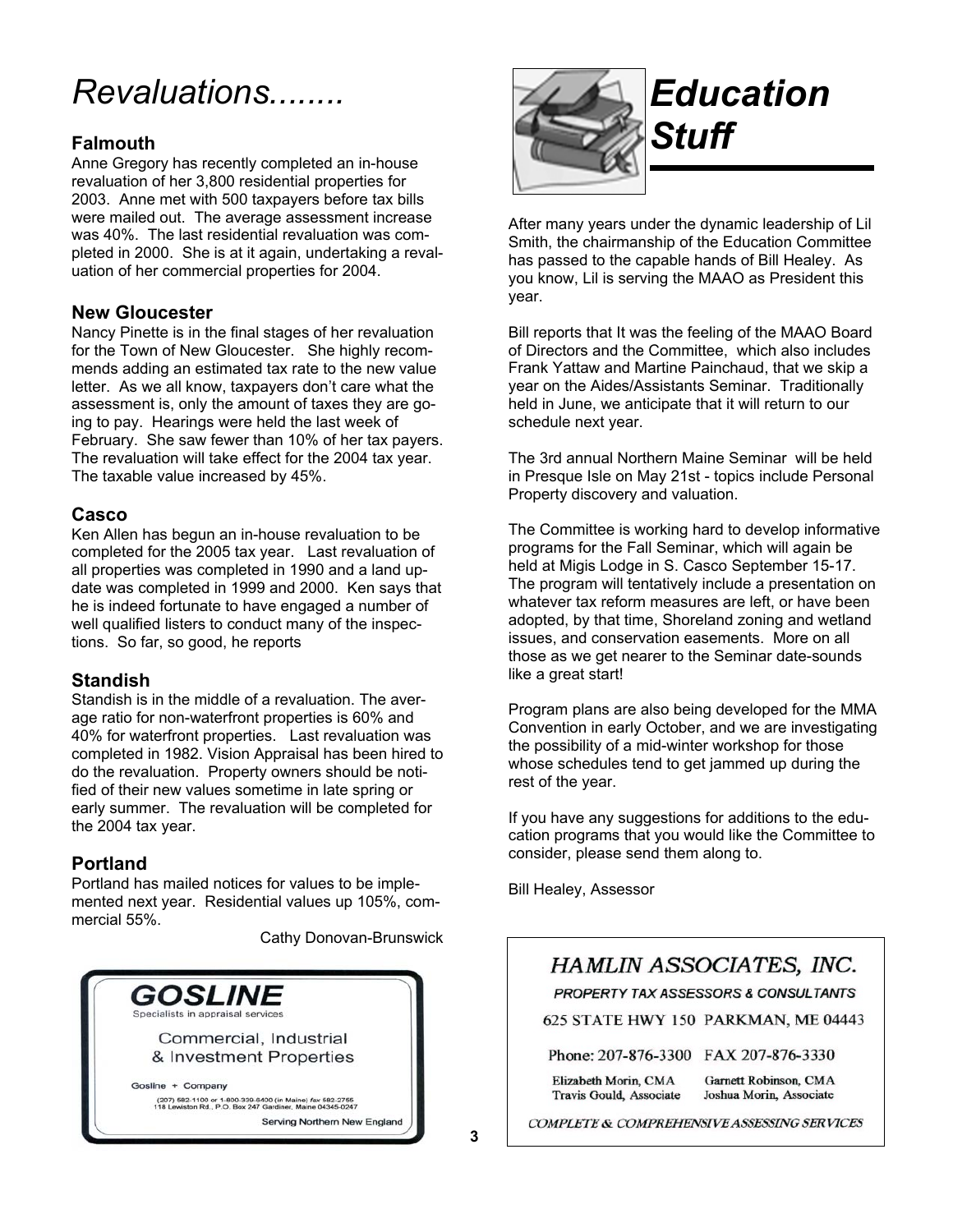

In October of 2003, Judy Mathiau was hired as the supervisor for the clerical staff and will oversee the Real Estate Transfer Tax process. She recently completed training courses and assumed the responsibility of maintaining the Division's website. David Ledew stated that Judy has been reviewing the numerous applications and publications with an eye towards making them a little more user friendly. She is also gathering recent law changes to publish a new law book in early summer, hopefully. Anyone with suggestions for information on the Division's website should contact Judy. (hey, Judy! How about adding a list of upcoming educational opportunities?) Congrats, Judy, sounds like a full plate!

# *Other MRS News.....*

As many of you know, Judy was hired when Wink Smyth resigned to become the Assessor/Mgr in Lubec. Sadly, Wink was not able to enjoy his new position. It's hard to believe he is no longer with us. Dick Faucher has ably stepped into Wink's shoes with regards to Training and Recertification.

# *News from the Unorganized Territories:*

The UT is awaiting final legislative approval for a new CAMA program. Look for an RFP in the near future. Hurray!

*Anne Gregory-Falmouth*



*Send it to:*

*Metes and Bounds c/o Ken Allen Town of Casco P O Box 60 Casco, ME 04015*



Although budgets are tight, Mike Rogers was able to get approvals for an appraiser trainee.

The average dog is a lot nicer person than the average person - Andy Rooney

# *Scholarships!!!!*

This is a reminder that the scholarship applications are due by April 15, 2004 and will be accepted until May 1, 2004. This will give the scholarship committee time to make their recommendations to the Executive Board at their May 28 meeting. Please mail your application to:

Martine Painchaud 1010 Burnt Mill Rd. Wells, ME 04090

# *Dues Reminder.....*

For those of you who have not paid this year's dues, please make the effort to send them in as they were due January 1, 2004.

Thanks!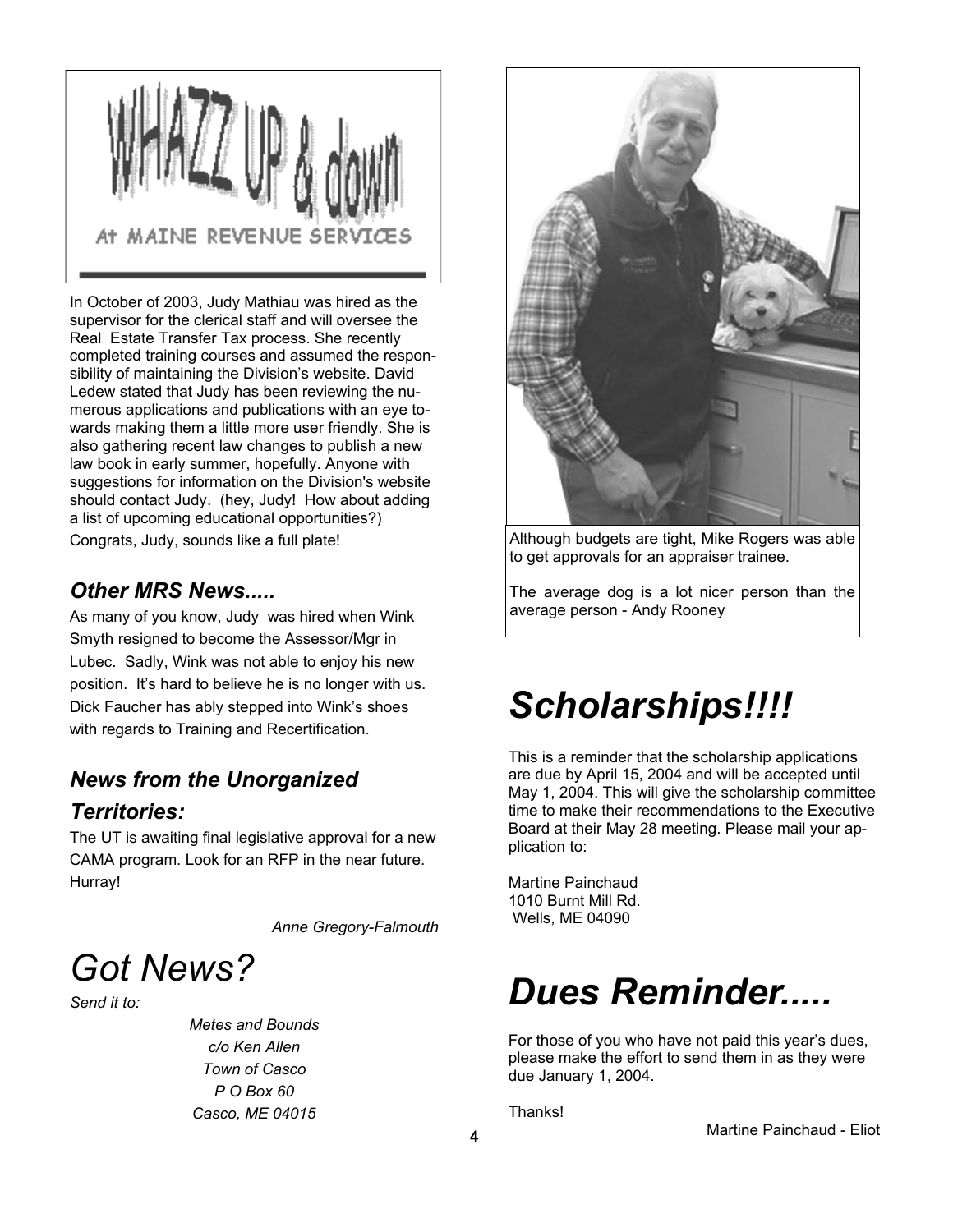# .**..and at the Board**

Just a few thoughts to keep you up to date with issues your Board as been discussing over the past several meetings.......

#### **Fall Seminar:**

The survey printed in the December issue of the Metes and Bounds resulted in our decision to leave the Fall Seminar as is - 2 1/2 days of educational offerings - and to stay at Migis Lodge. The Directors voted to remain at Migis indefinitely, until attendance drop off significantly or the quality of the facility diminishes. The only change will be the elimination of Friday's lunch.

Thank you to all who took the time to response to our survey.

#### **Calendar:**

For the few of you who may have missed it, there are a few date errors on this year's calendars. The vendor has reprinted new calendars and Beth Bowdoin from Hermon has made extreme efforts to get these replacements. If you did not received the corrected version, please contact Beth at 848-3485 or assessor@hermon.net

### **Newsletter** :

The Board of Directors would like to thank our previous editor, Jim Murphy for his hard work and efforts in putting our newsletter out to us for the past several years. We realized that Jim did not have a great deal of support from the Directors in receiving articles for the newsletter. Therefore, the Directors have assigned sections of the newsletter to the Board members to provide articles for each issue with the intent to lighten the editor's duties.

Bob Tripp and Pam Tassinari both worked industriously to get the December issue out, but both have left assessing and can no longer commit to the duties of Editor. If anyone is interested in taking this on, please let us know. There is a small stipend for the Editor(s) position. If you are interested, please contact me at 945-4400, ext. 219 or lillian.smith@bgrme.org

Lil Smith, President-Bangor

# **Maine Association of Assessing Officers Board of Directors 2004**

**President: Lillian Smith Lillian.smith@brgme.org 945-4400**

**VP/Pres Elect: Cathleen Donovan cdonovan@brunswickme.org 725-6650**

#### **Directors:**

**Elizabeth Bowdoin assessor@hermon.net 848-3485 William Healey, Jr. bhealey@cumberlandmaine.com 829-2204 Frank Yattaw fyattaw@biddefordmaine.com 282-5515 Daniel Robinson asr@kennebunk.maine.org 985-4852 Darrell McKenney dlmckenney@acadia.net 832-5369 Anne Gregory AGregory@town.falmouth.me.us 781-3255**

**Past President: Gary Robbins grobbins@ci.waterville.me.us 873-7131**

**2nd Past President: Ken Allen**

**assessor@cascomaine.org 627-4285**

### **Secretary/Treasurer**

**Martine Painchaud mpainchaud@eliotmaine.attbbs.com 439-1813**

**Metes & Bounds Editor-Ken Allen assessor@cascomaine.org 627-4285**